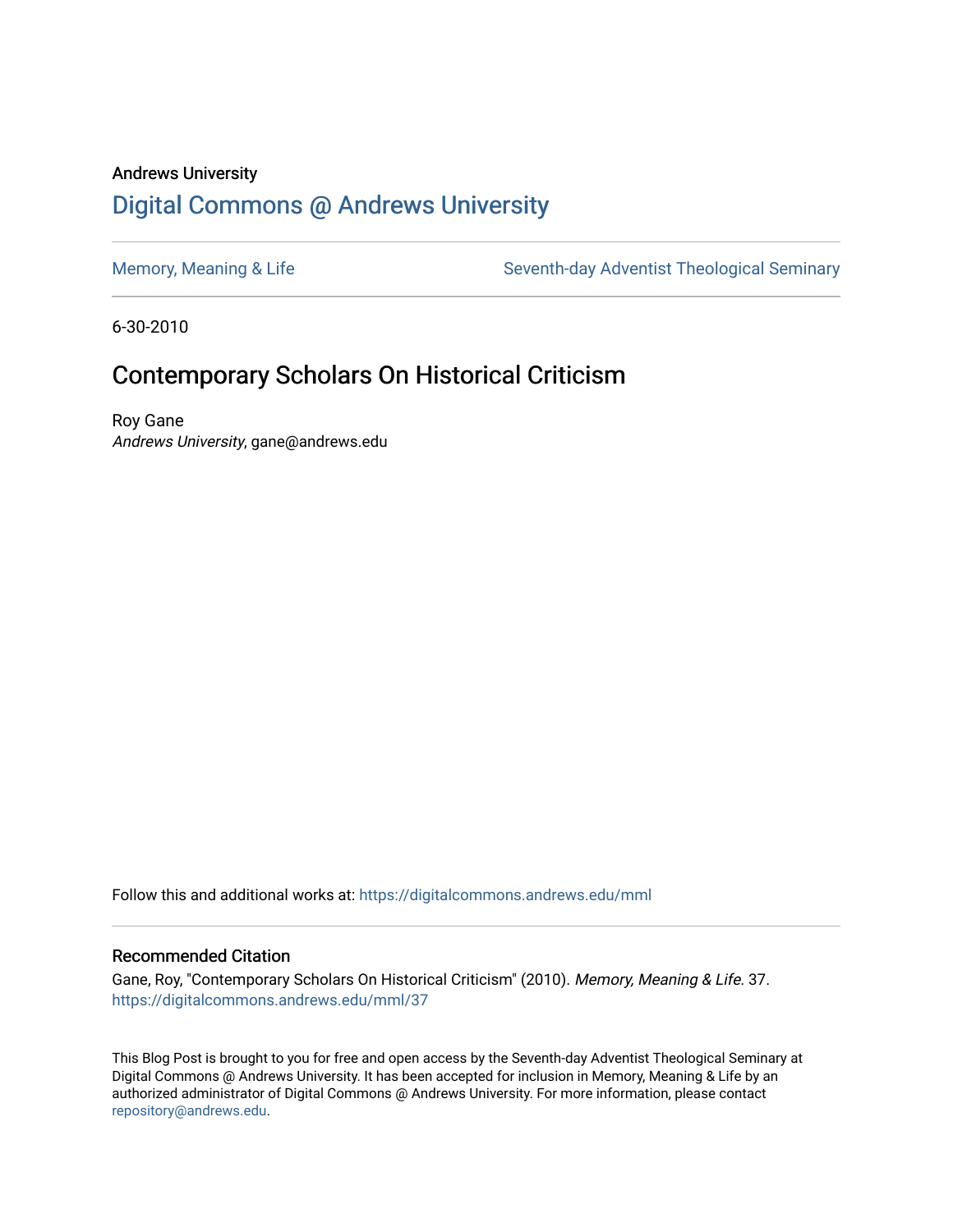The Wayback Machine - http://web.archive.org/web/20160814040008/http://www.memorymeaningfaith.org:80/blog/20…

# **[Memory, Meaning & Faith](http://web.archive.org/web/20160814040008/http://www.memorymeaningfaith.org/blog/)**

[Main](http://web.archive.org/web/20160814040008/http://www.memorymeaningfaith.org/blog) [About](http://web.archive.org/web/20160814040008/http://www.memorymeaningfaith.org/blog/about.html) [Archives](http://web.archive.org/web/20160814040008/http://www.memorymeaningfaith.org/blog/archives.html) June 30, 2010 **Contemporary Scholars On Historical Criticism**



*Gerhard von Rad*

Several years ago, Roy Gane was on an escalator with [Rolf Rendtorff](http://web.archive.org/web/20160814040008/http://en.wikipedia.org/wiki/Rolf_Rendtorff), a prominent German biblical scholar (student of Gerhard von Rad, a pioneer of [form criticism\)](http://web.archive.org/web/20160814040008/http://en.wikipedia.org/wiki/Form_criticism) after attending a session on pentateuchal [source criticism](http://web.archive.org/web/20160814040008/http://en.wikipedia.org/wiki/Source_criticism_%28Biblical_studies%29) at an annual meeting of the Society of Biblical Literature. Rendtorff remarked to Gane in response to the papers and discussion that they had just heard: "I want to work with real texts, not home-made texts."

Similarly, Isaac Kikawada, Gane's Akkadian and Ugaritic teacher at the University of California, Berkeley (and co-author of *[Before Abraham Was](http://web.archive.org/web/20160814040008/http://en.wikipedia.org/wiki/Before_Abraham_Was)*, which shows literary unity and artistry in the early chapters of Genesis), told Gane that the "J, E, D, and P" sources of pentateuchal authorship [according to the "[Documentary Hypothesis"](http://web.archive.org/web/20160814040008/http://www.memorymeaningfaith.org/http://en.wikipedia.org/wiki/Documentary_hypothesis/)] are "scholarly phantoms that exist only in the minds of scholars." He too wanted to work with real texts, and viewed attempts to identify original messages from God in Scripture (as opposed to merely human additions) as a kind of "misguided fundamentalism."

[Click here](http://web.archive.org/web/20160814040008/http://www.memorymeaningfaith.org/blog/2010/07/highercritical-thinking-part-ii.html) to read Roy Gane's reaction to these comments.

Posted by [Roy Gane](http://web.archive.org/web/20160814040008/http://profile.typepad.com/rgane) on June 30, 2010 in [History of Interpretation](http://web.archive.org/web/20160814040008/http://www.memorymeaningfaith.org/blog/history-of-interpretation/), [Quotable](http://web.archive.org/web/20160814040008/http://www.memorymeaningfaith.org/blog/sources/) | [Permalink](http://web.archive.org/web/20160814040008/http://www.memorymeaningfaith.org/blog/2010/06/contemporary-scholars-on-historical-criticism.html)

[Save to del.icio.us](http://web.archive.org/web/20160814040008/http://del.icio.us/post) | [Tweet](http://web.archive.org/web/20190401222919/https://twitter.com/intent/tweet?original_referer=http%3A%2F%2Fwww.memorymeaningfaith.org%2Fblog%2F2010%2F06%2Fcontemporary-scholars-on-historical-criticism.html&ref_src=twsrc%5Etfw&text=Contemporary%20Scholars%20On%20Historical%20Criticism&tw_p=tweetbutton&url=http%3A%2F%2Fbit.ly%2F9likHs)

### **Comments**

 $\mathcal{L}=\mathcal{L}$ 

You can follow this conversation by subscribing to the [comment feed](http://web.archive.org/web/20160814040008/http://www.memorymeaningfaith.org/blog/2010/06/contemporary-scholars-on-historical-criticism/comments/atom.xml) for this post.

The comments to this entry are closed. **[Contact](http://web.archive.org/web/20160814040008/mailto:memorymeaningfaith@gmail.com)** 

**[Archives](http://web.archive.org/web/20160814040008/http://memorymeaningfaith.typepad.com/blog/archives.html)** 

[Feeds](http://web.archive.org/web/20160814040008/http://memorymeaningfaith.typepad.com/blog/feeds.html)

[Powered by TypePad](http://web.archive.org/web/20160814040008/http://www.typepad.com/)